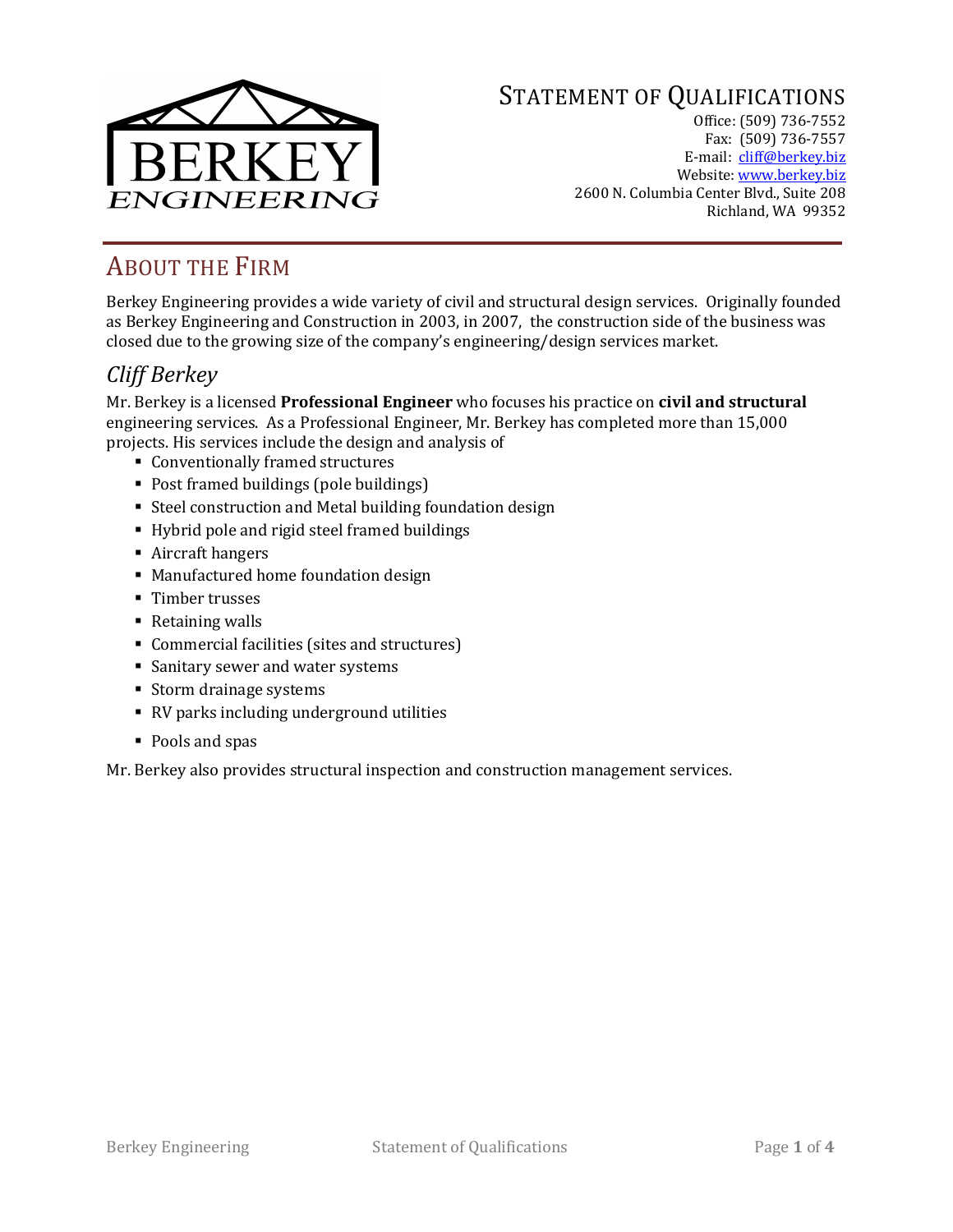# QUALIFICATIONS

## *Civil Design Experience*

**Commercial Facilities** – Berkey Engineering has designed numerous mixed-use structures and corresponding sites for compliance with structural, civil, lighting, fire, egress, and ADA regulations. These projects often involve structural design of buildings and retaining/gravity walls, layout of parking lots to include all ADA-required parking spaces and access routes, planning of utility placement (water, sewer, and electric), and design of the stormwater drainage systems to include infiltration and storage in detention ponds and catch basins.



One particular project involved the comprehensive design of a 25-acre RV park. Design tasks included:

- Site layout
- Parking lot design
- Site grading & drainage
- Balancing of cut-and-fill material.
- Coordination with other design professionals on the design and placement of Large On-site Sewage Systems (LOSS)
- Pool and spa design
- Structural design of all on-site buildings (bath-houses, storage facilities, assembly areas, and stores)

### **Institutional Facilities** – Mr.

Bready has completed over 80 projects for the University of Utah. Berkey Engineering has been involved with more than 25 of those projects, the majority of which are designs for the construction or repair of infrastructures for vehicle and pedestrian access to campus facilities. These include civil, structural, lighting, storm water, fire egress, and ADA issues. In addition, projects have included new campus-wide way-finding signage, site-cast retaining walls, heated exterior concrete stairways, foundation water leak



remediation and building demolition.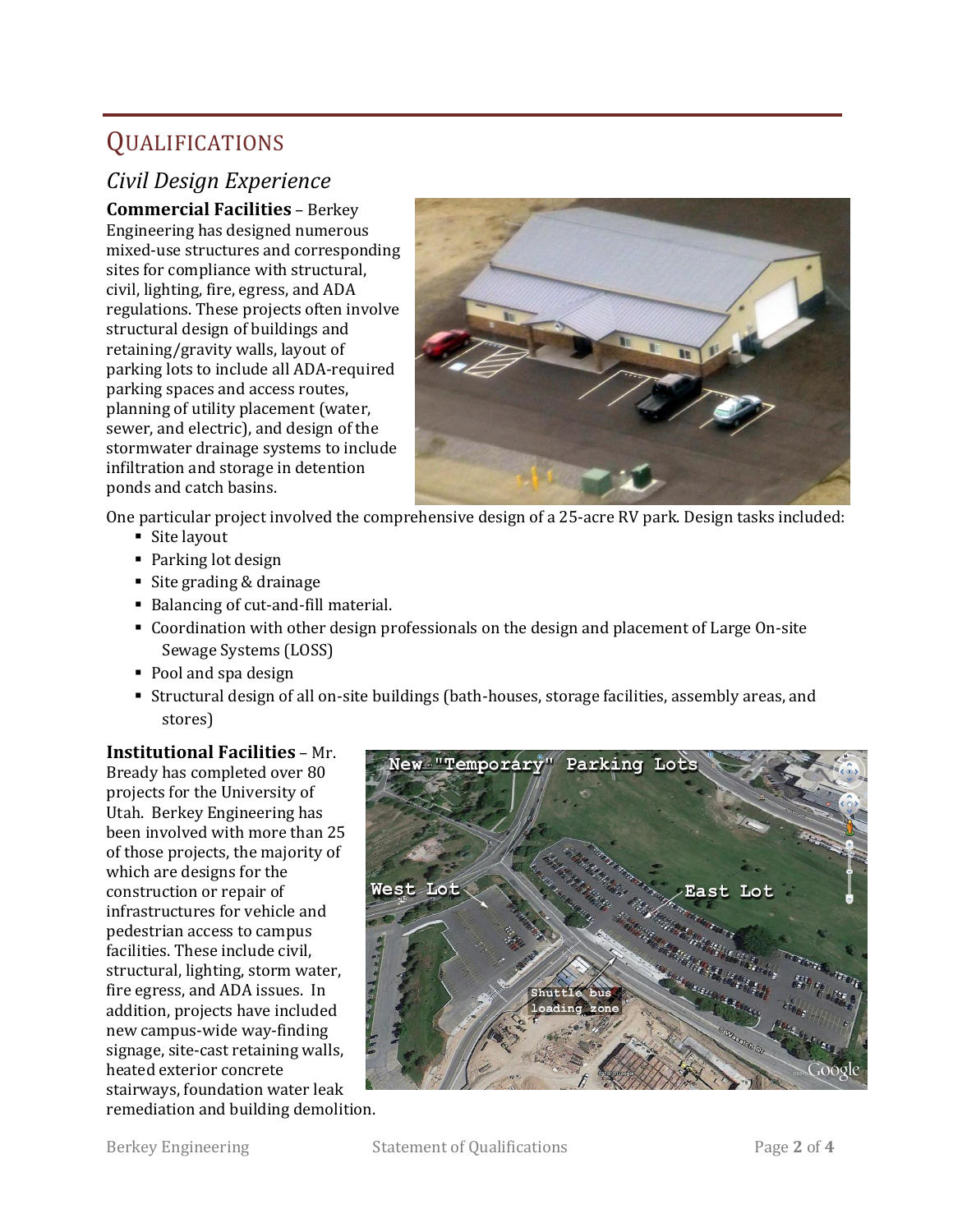

# *Structural Design Experience*

**Pole Buildings** – Berkey Engineering was originally founded to support pole building contractors, and pole building design still constitutes a significant portion of the company's business. Having personally built several hundred and designed several thousand pole buildings, Mr. Berkey is an expert in the field.

**Pools and Spas** – Berkey Engineering provides comprehensive pool plans, including design of the structural, hydraulic, and mechanical systems. We have designed both private and public pools for homes, apartment complexes, and hotels.

**Industrial Applications** – Berkey Engineering provides designs for chemical containment systems (petroleum products or farm chemicals). These consist of retaining walls and drainage slopes to contain hazardous liquid products in case of a spill.



**Homes** – Berkey Engineering is regularly involved in designing custom homes and other residential structures. Building designs are typically conventionally framed, but sometimes include CMU,



concrete, or post framed structures. Services often include:

- **•** Drafting of floorplans, elevations, and site layout
- Structural design of roof beams, shear walls, and footings
- Retrofit/remodel design
- Storage shed design
- Retaining/gravity wall design
- Pool and spa design
- **Structural inspections**